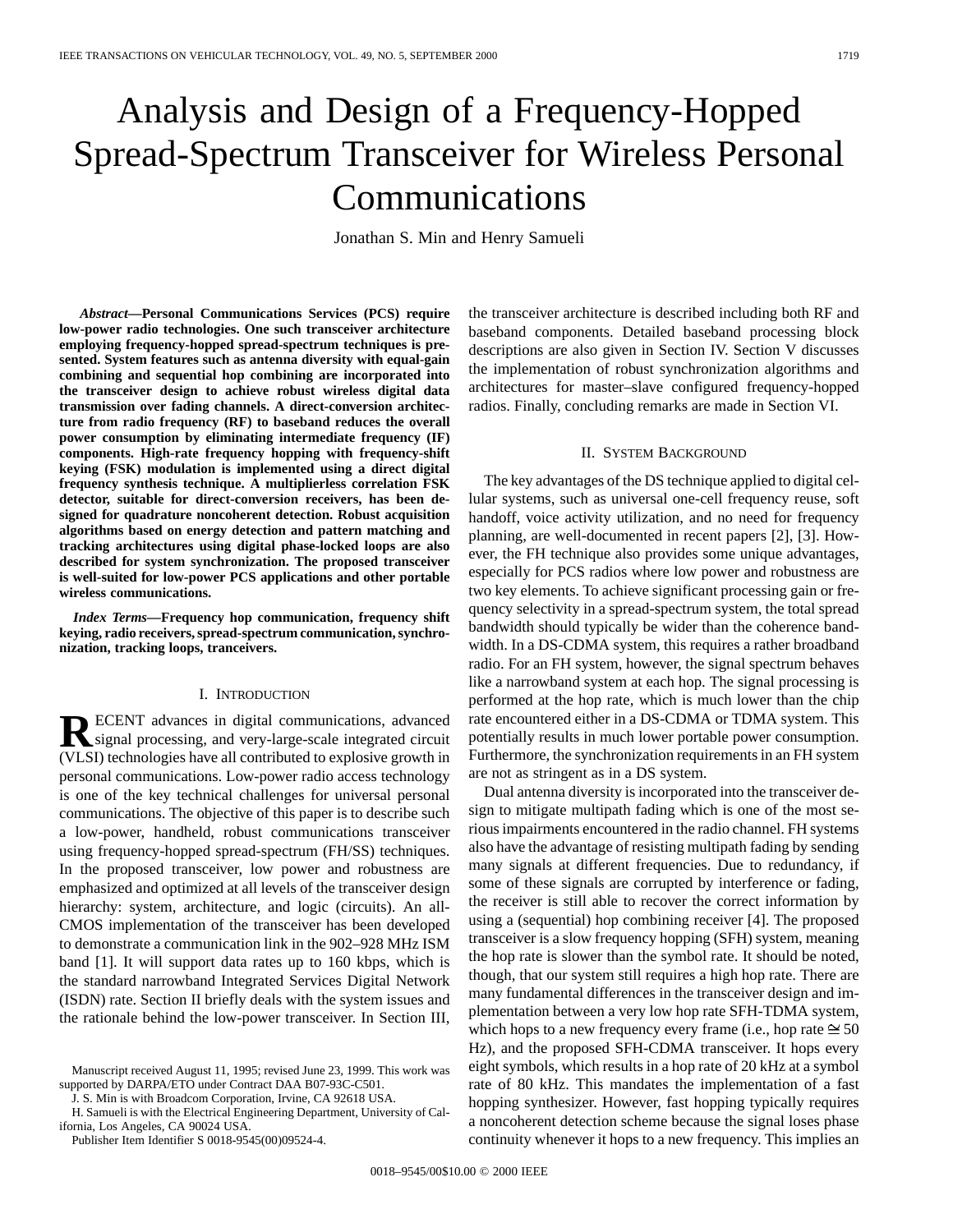

Fig. 1. Proposed quaternary FSK tone assignment.

SNR versus BER performance penalty (e.g., about 6 dB compared to coherent PSK) [5]. However, the combination of frequency diversity, reduced hardware complexity, and low power dissipation partially compensates for this penalty and thus justifies this choice for low-power handheld devices.

The proper choice of the duplexing scheme impacts both the system design and the radio implementation [6]. To allow simultaneous bidirectional communications, an FDD system requires two separate local oscillators, one for the transmitter and the other for the receiver. In a TDD system, one local oscillator can be time-shared between transmit and receive frames. An expensive (in cost and size) frequency duplexer is also required in an FDD system which uses the same antenna for bidirectional transmission. TDD, however, does not require a duplexer. A simple RF switch or equivalent isolates transmit and receive signals from each other in time. For future miniaturized PCS portables, size could be a limiting factor; therefore, TDD is more favorable. In addition, TDD is essential to avoid self-interference seen by the antenna when both uplink and downlink share the same band as in Digital European Cordless Telecommunications (DECT) and our frequency-hopped CDMA system.

Noncoherent FSK modulation is quite suitable for an FH system. Actually, FH can be thought of as an extension of FSK where tone frequencies are not fixed. An FSK radio with FH transmits an RF frequency which is a combination of a tone frequency, a hop frequency, and a fixed carrier frequency

$$
F_{rf} = F_{\text{carrier}} + F_{\text{hop}} + F_{\text{tone}}.\tag{1}
$$

Hop and tone frequencies can easily be generated using a direct digital frequency synthesizer (DDFS), while the fixed carrier frequency can be produced by a voltage controlled oscillator within a phase-locked loop. For the proposed architecture, quaternary FSK signaling is chosen since it has a 33% better efficiency than binary FSK for multi-user scenarios where a guard band is required between each user channel. One complete tone spacing is skipped between user channels to provide the minimum guard band (Fig. 1). Tones near dc, however, are separated by two times the minimum tone spacing because the smallest tone must be located at  $\pm F_{\text{tone}}$ , not at  $\pm F_{\text{tone}}/2$ , for the chosen early–late phase detection scheme of the clock recovery loop to work properly [7]. This guarantees the orthogonality property to hold over half of the symbol time (refer to Section V-C).

TABLE I FH/SS TRANSCEIVER SPECIFICATIONS

| Multiple Access Scheme    | Frequency-Hopped CDMA        |
|---------------------------|------------------------------|
| <b>Modulation Scheme</b>  | Quaternary/Binary FSK        |
| Duplexing Mode            | Time Division Duplex         |
| Channel Coding            | Convol. Code $(R=1/2, K=6)$  |
| <b>Hopping Bandwidth</b>  | 26 MHz (902-928 MHz)         |
| Max. Data Rate            | 160 kbit/s                   |
| Symbol Rate               | 80 kHz                       |
| Frequency Hop Rate        | 20 kHz (1 hop per 8 symbols) |
| Antenna Diversity         | 2 with separate rx channels  |
| Maximum Range             | 500 meters                   |
| <b>Transmission Power</b> | 20 μW - 20 mW                |
|                           |                              |

#### III. TRANSCEIVER ARCHIECTURE

#### *A. Overall Architecture*

The proposed frequency-hopped transceiver, whose specifications are summarized in Table I, employs direct conversion, single sideband (SSB) modulation, hard-limiting, and quadrature demodulation (Fig. 2). A direct-conversion architecture, also known as homodyne, converts the signal from RF directly to baseband or vice versa, with no IF. This eliminates imagereject filters and other IF components, thereby making high levels of integration possible. Our prototype transceiver integrates all RF and baseband processing components into a monolithic CMOS solution [8]. This enables low power dissipation, smaller size, and low cost to be achieved.

One of the most critical components of a frequency- hopped transceiver is a low-power hopping synthesizer. Conventional hopping synthesizers use analog phase-locked loop techniques. The analog PLL-based synthesizer has programmable frequency dividers in the loop to generate different frequencies. The hopping speed of the analog synthesizer is thus limited by the settling time of the loop. Typical settling times of these analog hopping synthesizers are on the order of few hundreds of microseconds [9]. A direct digital frequency synthesis (DDFS) technique combined with a digital-to-analog converter (DAC) provides an alternative way to implement a fast frequency-agile synthesizer. Samples of a sine wave are generated directly from the sine ROM which is addressed by the output of a digital phase accumulator. The DDFS approach has several key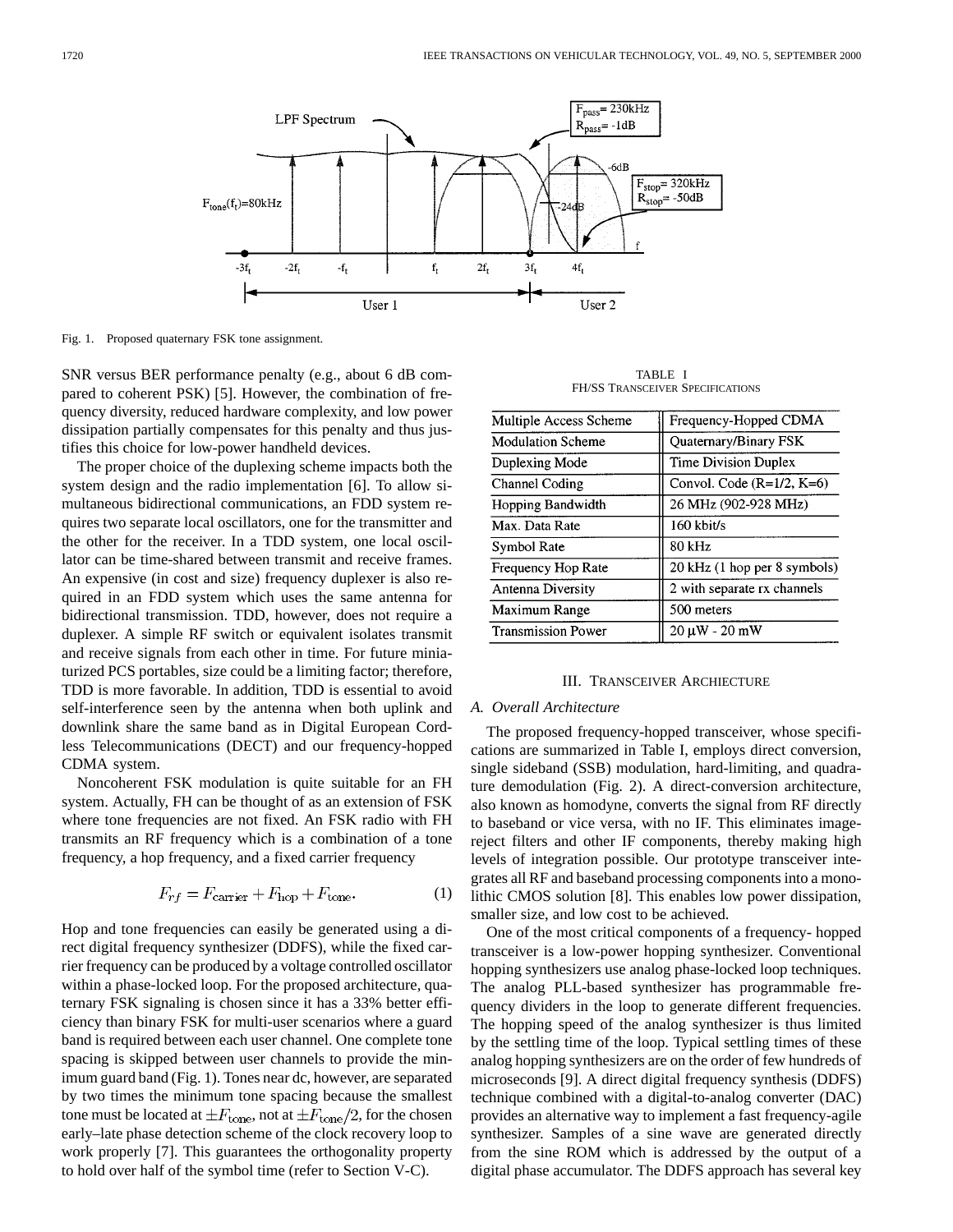

Fig. 2. Overall FH/SS transceiver architecture.

advantages over conventional analog PLL-based synthesizers, the most important of which is being able to achieve rapid frequency changes with continuous phase. The hop rate is no longer limited by the RF synthesizer settling time but by the system requirements.

The detailed RF architecture description is beyond the scope of this paper, and thus only functional descriptions of the RF architecture are briefly mentioned here. When a baseband FSK signal is upconverted to RF without using the SSB technique, it will produce both the desired frequency and its image symmetric around the carrier frequency. A very narrow bandpass filter can remove the unnecessary image. However, the task of building a narrow bandpass filter at high frequency is not an easy problem, especially when an on-chip filter is required for monolithic integration. The SSB technique provides an effective way to suppress the image signal without resorting to bandpass filters with sharp roll-off. The function of the SSB modulation can mathematically be explained using complex-signal representations

$$
I_{\text{USB}}(t) = \text{Re}\{\exp(j2\pi f_c t) \cdot \exp(j2\pi f_x t)\}\
$$
  
=  $\cos[2\pi (f_c + f_x)t]$  (2)  

$$
I_{\text{LSB}}(t) = \text{Re}\{\exp(j2\pi f_c t) \cdot \exp(-j2\pi f_x t)\}\
$$
  
=  $\cos[2\pi (f_c - f_x)t].$  (3)

Equations (2) and (3) convey two important properties of the SSB modulation, both employed in our transceiver architecture. The first is that only one desired tone is produced by taking the real part of the multiplication of two complex signals which requires two real multipliers followed by a summing node. Secondly, the choice of the sign of  $f_x$ , which is controlled digitally by the input frequency control word of the DDFS, determines whether the generated signal will be either upper sideband (USB) or low sideband (LSB) with respect to the carrier frequency. This suggests that a quadrature digital synthesizer which spans only half the required band (13 MHz) can effectively achieve the total 26 MHz of hopping bandwidth using this sign technique. In fact, this is one of the key factors that were exploited to implement the low power digital hopping synthesizer [10]. Obviously, this SSB modulation technique requires both a quadrature DDFS and a quadrature local oscillator. By using the digital frequency synthesis technique coupled with the inherent matching of monolithic CMOS analog circuits, 45 dB of SSB image rejection can be achieved without any trimming or feedback loops. Since constant-envelope FSK modulation is used and adaptive power control is required, an output programmable class-C power amplifier [11] is implemented for transmission.

In the receiver, the dehopping and down conversion process is performed in a single direct-conversion stage to save power. It would be difficult to generate accurate  $I-Q$  dehopping carriers over the 26 MHz band, using a conventional passive phase splitter. A desirable by-product of the SSB modulation technique is that if we take the imaginary part of the complex signal, as shown in (4), we get a signal which is orthogonal to the original signal obtained by taking the real part. This technique is used to generate an accurate quadrature carrier signal at RF

$$
Q_{\text{USB}}(t) = \text{Im}\{\exp(j2\pi f_c t) \cdot \exp(j2\pi f_x t)\}
$$
  
= 
$$
\sin[2\pi (f_c + f_x)t].
$$
 (4)

The receiver sensitivity is defined in decibels as [12]

 $Rx$  Sensitivity  $= -174$  dBm  $+NF$  + Noise  $BW$  + SNR (5)

where  $-174$  dBm represents the thermal noise  $(kT)$  in a 1-Hz bandwidth at 300 K and  $NF$  denotes noise figure of the receiver. With 7 dB of total noise figure (including the antenna and bandpass filter loss), 80 kHz of noise bandwidth, and 10 dB of SNR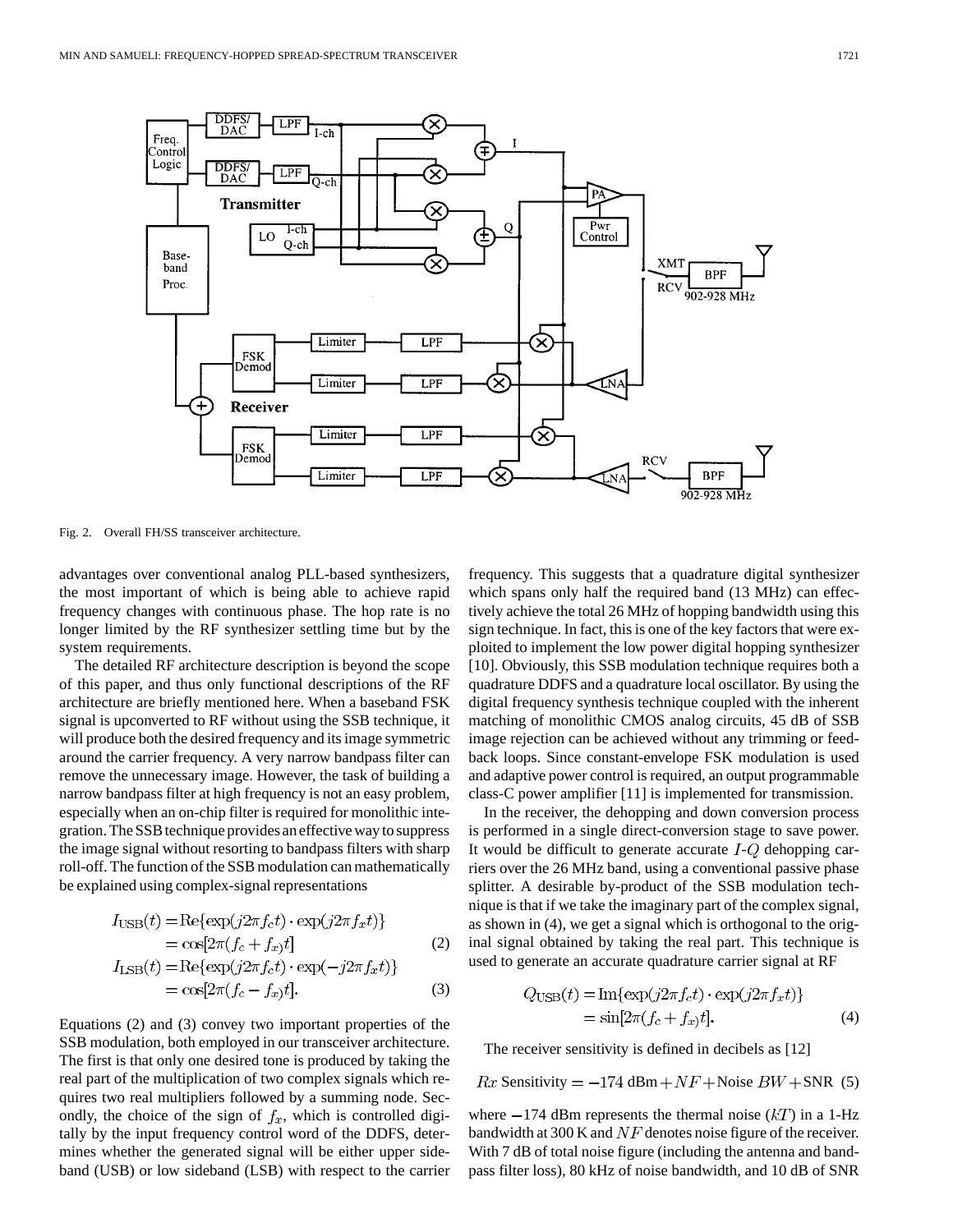

Fig. 3. Baseband transmitter block diagram (4-FSK).

threshold (in AWGN), the receiver sensitivity for our system is  $-108$  dBm. An extra 20 dB should be added to this value if the worst case Rayleigh fading channel is considered.

## *B. Baseband Architecture*

Low power dissipation requires that complex signal processing such as adaptive equalization be avoided if possible. Delay spread  $(\tau_m)$  without countermeasures (equalization) determines the upper limit of the transmission rate through the radio channel. For outdoor microcellular channels, the value is around 0.5  $\mu$ s [13]. This implies that there will be about 0.5  $\mu$ s of delay dispersion due to group delay variations over different carrier frequencies. For a fast frequency-hopped system, this delay cannot be tracked by the time recovery loop. The delay spread should therefore be a fraction of the symbol time, typically one tenth or less. This suggests that the maximum transmission symbol rate possible without resorting to an expensive wideband channel equalizer is about 100 kHz. Our modulation symbol rate (80 kHz) is appropriately chosen for this requirement. Thus, no equalization is required for our receiver.

The baseband transmitter, shown in Fig. 3, is quite simple for our system, since both FSK and FH are achieved using the DDFS. Only two other blocks are required besides the DDFS/ DAC combination: an encoder that translates the input symbol into an appropriate quaternary FSK frequency and a memory that stores the frequencies which correspond to the hopping patterns. These two frequencies are summed at every symbol cycle and fed into the frequency control word of the DDFS for proper tone generation. The use of the DDFS results in continuous phase changes between different frequencies, which makes the transmitted FSK signal a form of continuous-phase modulation [14]. The sidelobes of continuous-phase FSK (CPFSK) are lowered to 27 dB below the peak, compared to only 13 dB for the non-CPFSK case. Although the phase continuity of the CPM process cannot be utilized at the receiver since the channel introduces a phase jump between hops, low spectral sidelobes of the transmitter CPM spectra are still beneficial for multi-user radio scenarios.

In the receiver, automatic gain control (AGC) is required if the dynamic range of the detector is less than that encountered in the radio channel, typically 60–80 dB. Since FSK signaling only involves the frequency information, not amplitude or phase, a hardlimiter capable of more than 80 dB of dynamic range replaces an actual AGC loop. The hard-limiter works as a one-bit quantizer and makes the received signal independent of level variations. Before hard-limiting, of course, a lowpass channel filter selects the baseband signal from neighboring channels. The filter should have a wide dynamic range. Basically, a direct-conversion receiver of this nature requires that all of the building blocks, including baseband components, have a high enough dynamic range to avoid any gain control. A hard- limiter mated with a digital FSK detector was designed and evaluated for dynamic range. The measured dynamic range of the detector is 82 dB at a BER of  $10^{-3}$  [15], which is sufficient for the radio channels encountered in most wireless applications. Due to odd harmonics produced by hard-limiting the sine waves, our approach limits the modulation scheme to binary FSK for real signal detection and to quaternary FSK for complex signal detection. However, the merits from power savings and hardware simplicity obtained from the absence of a multi-bit analog-to-digital converter (ADC) and an expensive (in both power and complexity) linear variable gain amplifier required in the AGC loop justify this architecture for a portable transceiver design.

The worst case accuracy of a crystal oscillator without complicated compensation techniques is typically  $\pm 50$  ppm (parts per million). With open-loop direct conversion from a 915 MHz RF to baseband, the carrier frequency error could amount to  $\pm 100$  kHz (including the transmitter error as well). The receiver therefore requires a frequency tracking loop, not for phase tracking of the carrier as in a coherent receiver, but for compensating for the frequency offset between the transmitter and receiver. A time tracking loop is also required to recover the clock from the received data. Both loops use a digital phaselocked loop (PLL) architecture with programmable loop coefficients [16]. Since our system is slow frequency-hopped, the hop rate is lower than the symbol rate, thus allowing the use of an open-loop hop time synchronization scheme in which the hop time is aligned with the symbol time plus a programmable delay to compensate for the delay between the two loops. Fig. 4 shows the proposed baseband receiver block diagram, which contains a diversity-combining FSK demodulator, and time and frequency tracking loops.

## *C. Implementation Imperfections*

The direct-conversion architecture potentially suffers from a dc offset problem [17]. For a baseband signal of 300  $\mu$ V in the direct-conversion receiver, for instance, the dc offset can be as high as a few mV, thus totally wiping out the received signal. Two main sources for this problem are mismatches in the baseband receive signal path and self-mixing of LO leakage which is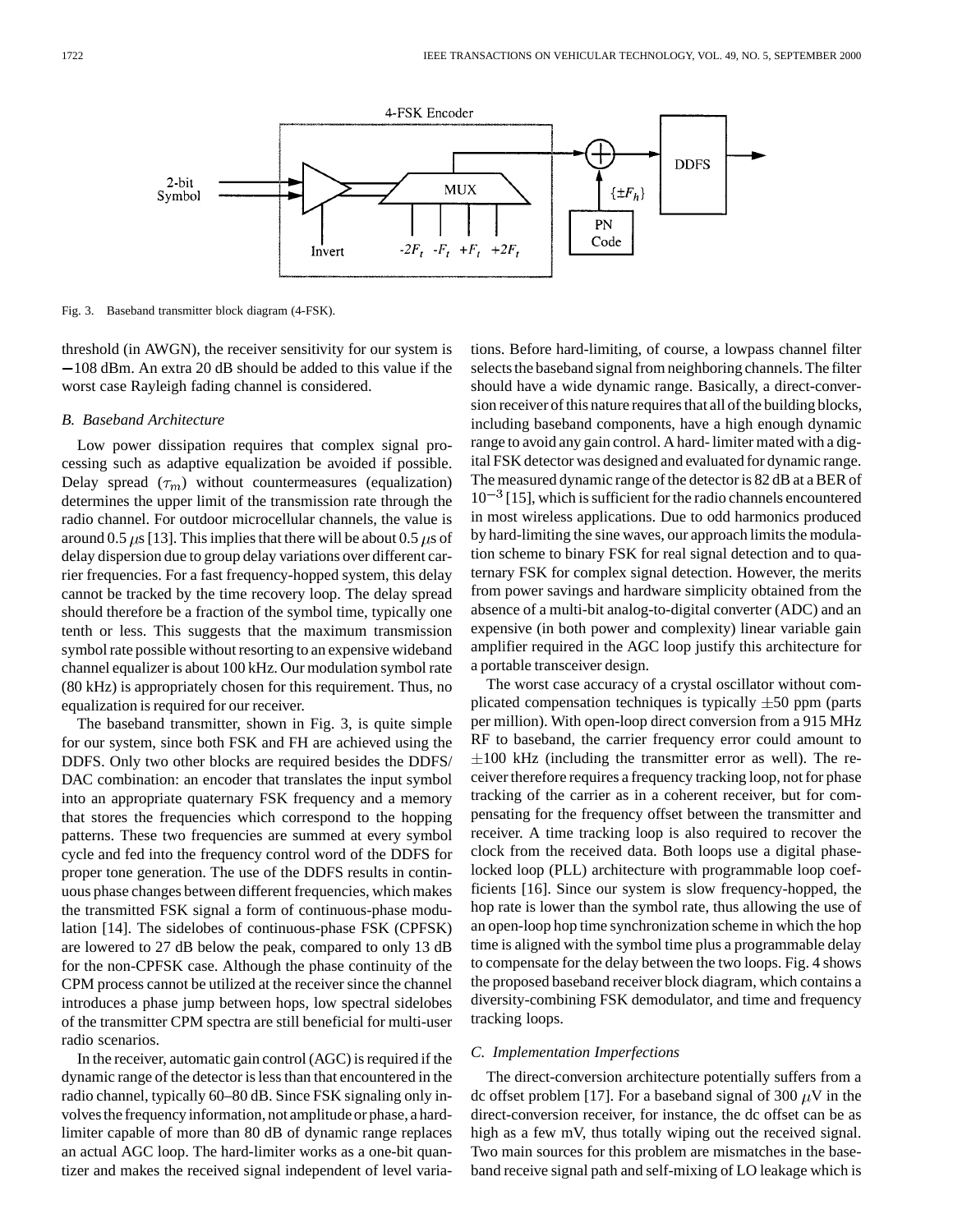

Fig. 4. Baseband receiver block diagram.

often time varying. There are several techniques to mitigate the dc offset problem. From the architecture point of view, a new type of superhet-erodyne receiver, called a "low-IF receiver" (because its IF is close to baseband), has been proposed for some GSM handsets [18]. However, this technique requires complex image suppression techniques, which are a serious bottleneck for this solution. A dc feedback loop either in the analog domain or in the mixed-signal domain using digital signal processing can also be used to mitigate this effect. For those systems with linear modulation techniques with significant energy at dc, however, this technique is very sensitive to the loop bandwidth. Fig. 5(a) shows the dc offset simulation effects over different loop bandwidths for binary PSK (BPSK) with raised-cosine filtering ( $\alpha = 0.5$ ) at 150 kbps. If the dc offset varies faster than 5 Hz, this technique is no longer effective due to severe energy loss near dc.

For FSK signals, which do not have any energy at dc, however, a simple ac coupling can be used. The value of ac coupling capacitance, though, may not be too large if on-chip implementation is desired. For this reason, we have adopted a dc feedback loop around the analog baseband components. Fig. 5(b) shows the effectiveness of the dc-offset compensation technique in our system. No noticeable degradation is observed, thus validating the suitability of FSK modulation for direct-conversion receivers.

A direct-conversion transceiver requires analog  $I-Q$  carrier generation. However,  $I-Q$  mismatches, both in amplitude and phase, will degrade the hardware performance. The mismatches translate into two problems. For the transmitter, the SSB technique deviates from the ideal case, thus producing an unwanted image signal. The effect of degradation is captured in the following equation [19]:

$$
\frac{P_{\text{spur}}}{P_{\text{desired}}} = \frac{1 + \gamma^2 - 2\gamma \cos \phi}{1 + \gamma^2 + 2\gamma \cos \phi} \tag{6}
$$



Fig. 5. BER versus SNR due to dc offset compensation. (a) BPSK (dc feedback). (b) BFSK.

where  $\gamma$  is the gain ratio of the I-Q branches (I/Q) and  $\phi$  is the phase error (the deviation from  $\pi/2$ ). For instance, with a 3-degree phase mismatch and a 3% amplitude deviation, the maximum achievable SSB suppression is only 35 dB. For the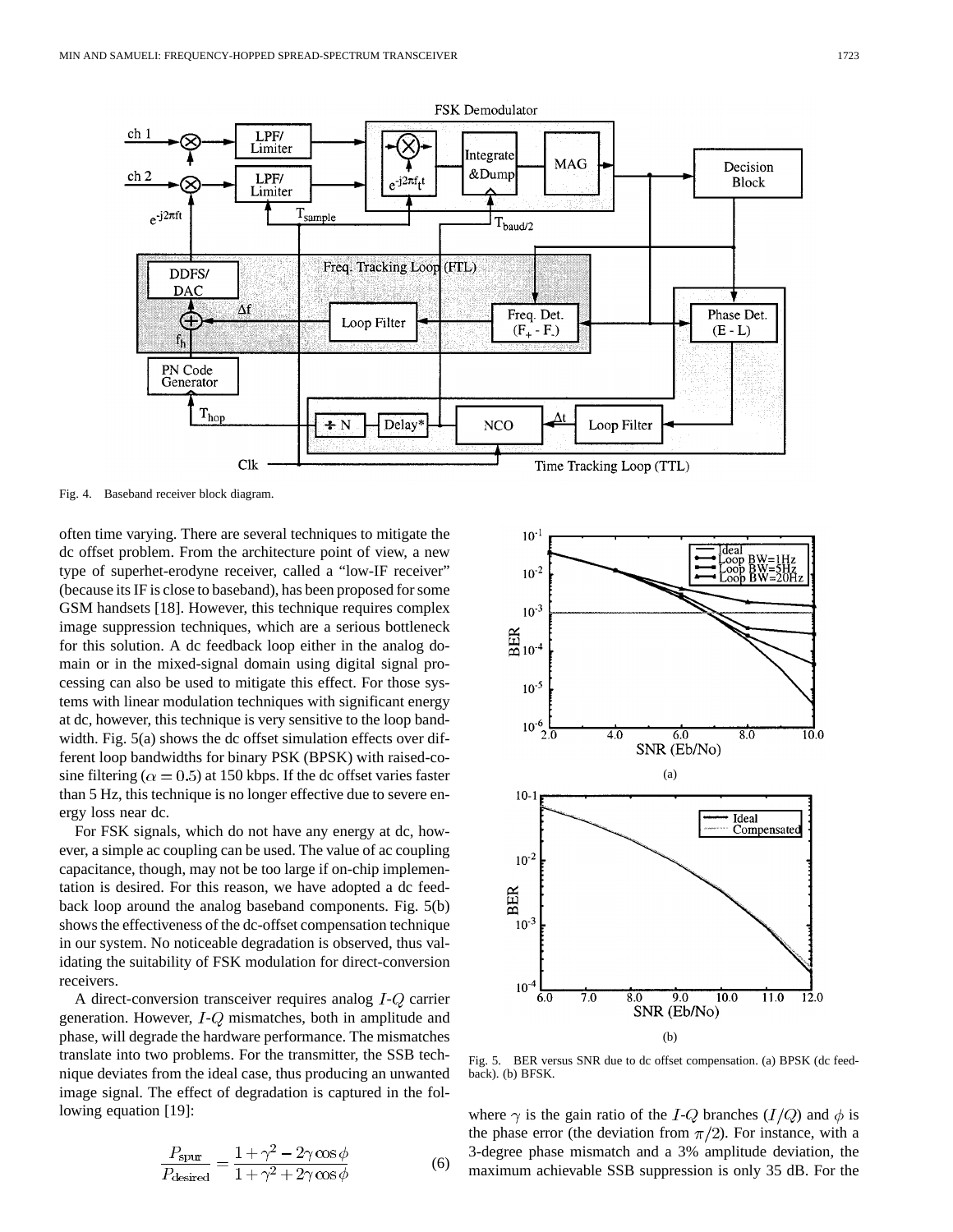

Fig. 6. I-Q mismatch simulation.

receiver, the  $I-Q$  mismatches affect the orthogonality property of  $I-Q$  signal pairs. A monolithic design with careful transistor matching, though, can guarantee reasonable  $I-Q$  matches: typically, a phase mismatch of 1 degree and a gain imbalance of 2%. If further accuracy is required, the designer must resort to other advanced techniques such as device trimming and some type of gain and feedback loop.

The combined effects of  $I-Q$  mismatches have been simulated for our transceiver (Fig. 6). The unwanted SSB image of a transmitter is modeled as a cochannel interference to another user. Simulation results have shown that there is little degradation, as long as the SSB image is suppressed more than 35 dB below the desired signal. The issue of sensitivity to mismatches was also studied via simulation (Fig. 7). The received signal is relatively insensitive to mismatches: the amplitude mismatch is unimportant due to hard-limiting, and the phase mismatch is less critical since the orthogonal FSK signals are detected noncoherently. Since our system is more sensitive to the transmitter  $I-Q$  mismatches than the receiver mismatches, the more strict requirement of a 45-dB SSB image suppression is specified for the transmitter.

## IV. DETAILED BASEBAND PROCESSING BLOCKS

# *A. Channel-Select Filter*

For a direct-conversion receiver, channel selection is performed at baseband using a lowpass filter. Given the quaternary frequency tone assignment (Fig. 1 of Section II), the passband corner frequency of the lowpass filter is chosen to be 230 kHz (with passband ripple  $\langle 1 \text{ dB} \rangle$ , and the stopband frequency  $(F<sub>stop</sub>)$  is 320 kHz.  $F<sub>stop</sub>$  actually corresponds to a tone from the adjacent user; therefore, a minimum of 50 dB rejection is required. This guarantees 24 dB of rejection at the 6-dB signal bandwidth of the unwanted tone. The noise bandwidth of the entire analog system is set by the passband of the channel-select filter (230 kHz). The passband frequency is chosen such that there is no significant energy loss for desired signals, and the group delay whose peak occurs at the corner frequency is relatively small over the frequency range of interest. The latter condition limits the variation of the group delay over the signal



Fig. 7. Performance sensitivity to mismatches. (a) Sensitivity to Rx  $I-Q$  phase mismatch. (b) Sensitivity to SSB interference.

bandwidth. The sharp transition of this channel filter requires a relatively high- $Q$  design. Therefore, a sixth-order elliptic filter is required and switched-capacitor techniques have been adopted for its implementation.

When an FSK signal passes though a band-limiting filter, the signal gets distorted both in amplitude and zero-crossing locations. When this happens at baseband with a highly selective lowpass filter, the distortion becomes even worse since there are only one or two cycles per symbol. There are two main sources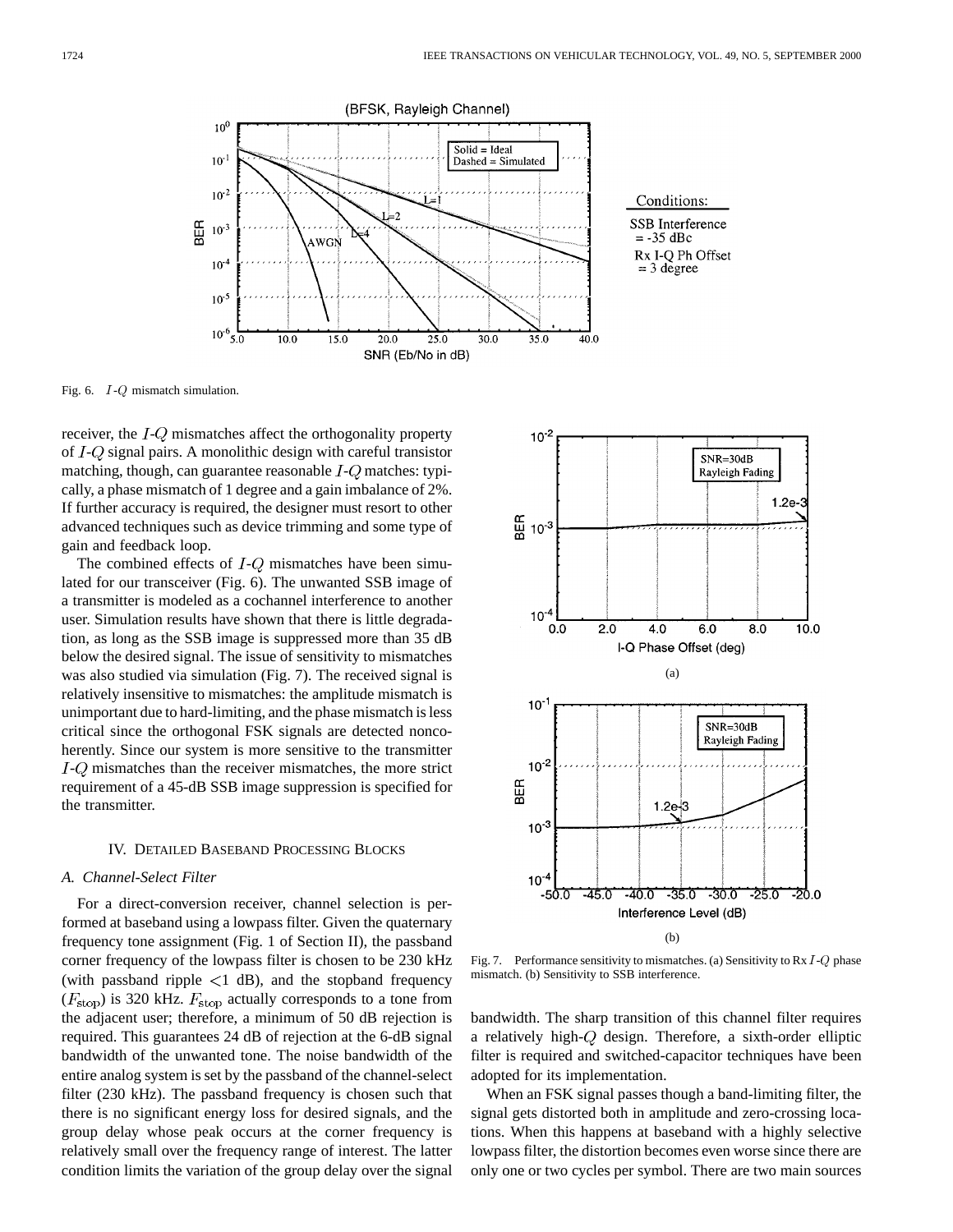



Fig. 9. Hop rate simulation.

for these transient filter distortions. First, the lowpass filter distorts the signals at data transitions, as shown in Fig. 8(a), since there are 180 degree phase changes when data is alternating between 1 and 0. This is inherent in any direct-conversion receiver using a complex detection scheme because of unavoidable phase jumps between positive and negative frequencies. For a frequency-hopped system, phase discontinuity is also experienced at hop boundaries as shown in Fig. 8(b). An FH system should guarantee independent fades in each hop, which is required for diversity combining and channel decoding. For a fast FH system, this is achieved by hopping to many different frequencies for each symbol; however, the transient filter distortion problem becomes worse by doing so. Slow FH with interleaving alleviates this problem while maintaining independent fading between symbols when properly deinterleaved at the receiver (mainly because phase jumps between hops occur much less frequently). Simulation results have shown that slow FH significantly reduces the overall channel filter distortion effects (Fig. 9). In order to balance the performance improvement with the interleaver complexity and processing delay penalty, a rate of 8 symbols per hop was chosen as the baseline hop rate. A convolutional interleaver/deinterleaver whose size is  $8 \times 40$  guarantees that symbols with the same hop frequency are separated by at least 40 symbol durations, which is required for the proposed rate-1/2 Viterbi decoder [20]. The overall delay of our interleaving and deinterleaving block is 280 symbols, which corresponds to 3.5 ms for  $T_{\text{baud}} = 12.5 \,\mu s$  (80 kHz).

# *B. FSK Detector*

It is well known that the optimum FSK detector is a correlation detector. The following correlation value (CV) is evaluated for each tone:

$$
CV(f_t) = \left| \frac{1}{N} \sum_{n=0}^{N-1} \tilde{s}(nT_s) \{ \cos(2\pi f_t nT_s) + j \sin(2\pi f_t nT_s) \} \right|
$$
\n(7)

where

 $\boldsymbol{N}$ 

 $\tilde{s}(nT_s)$ quadrature input signal; tone frequency to be detected;  $f_t$  $T_{s}$ sampling clock period;

oversampling ratio  $(T_{\text{baud}}/T_s)$ .

This is in some sense equivalent to a Discrete Fourier Transform technique, where a particular tone frequency is downconverted to dc, filtered by an integrate-and-dump (I&D) block, and its energy is detected. The magnitudes of the tone energies are compared, and the tone with the maximum correlation value is chosen as the transmitted tone.

However, this detector is not often used in practice owing to the complexity of the required circuits. A simple version of a digital FSK correlation detector has been designed for use in a frequency-hopped direct-conversion receiver. An exclusive-NOR gate is used as a one-bit multiplier for signal correlation with the hard-limited baseband signal. However, the orthogonality of FSK tones may be corrupted due to harmonic aliasing [21] unless the oversampling ratio  $N$  is chosen properly to guarantee that the generated harmonics are symmetric about half of the sampling frequency, retaining the Hermitian property of each  $I - Q$  signal. An integer multiple of eight ( $8i$ ) for quaternary FSK and an integer multiple of four  $(4i)$  for binary FSK meet this requirement (Fig. 10). Though it does not exactly mimic the ideal frequency discrimination plot, the curve for our detector still displays nulls at the desired tone frequencies. The quaternary detector must then only discriminate between signal energy at the tone frequencies of the set  $\{+2F_{\text{tone}}, +F_{\text{tone}}, -F_{\text{tone}}\}$  $-2F<sub>none</sub>$ . For the magnitude calculation unit, an absolute-value addition block replaces a conventional squaring multiplier followed by a summing node. Thus, a truly multiplierless FSK detector is obtained with little performance degradation. Simulation results show about 1.2 dB of implementation loss for our detector from the ideal detector. This degradation is mainly due to the transient filter distortions aforementioned.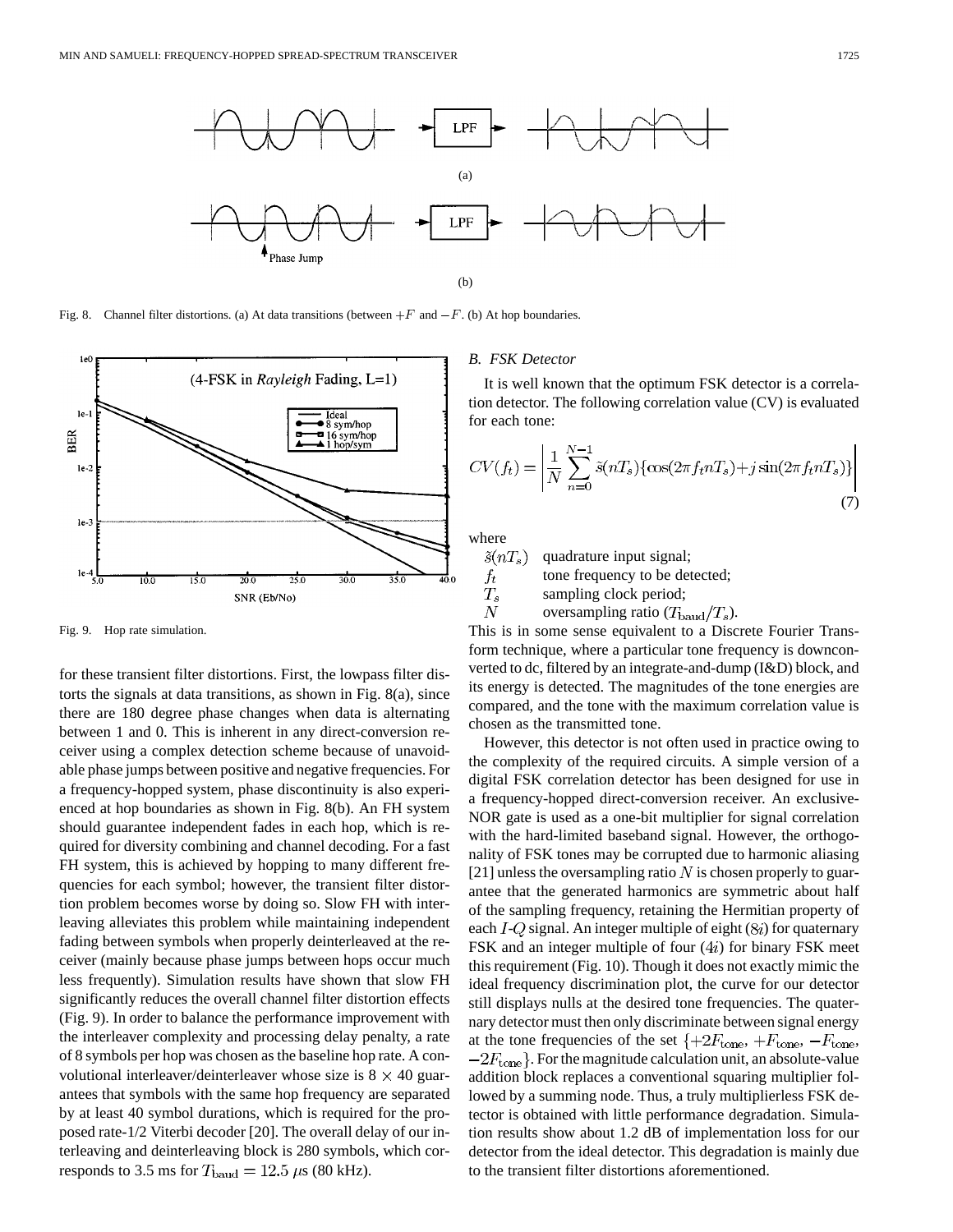

Fig. 10. Frequency discrimination the FSK detector  $(N = 88)$ . (a) Ideal correlation. (b) 1-bit correlation.

The architecture of the overall quaternary FSK demodulator is shown in Fig. 11. It uses three such quadrature correlators: two for the two tone pairs and a third for  $\pm F_{\text{tone}}/2$ , which is used as the frequency error detector for the frequency tracking loop. The  $I-Q$  local tone generator is implemented with a one-bit output numerically-controlled oscillator (NCO). The reference tone frequency to be detected is fully programmable by controlling the input control word of the quadrature NCO. The proposed transceiver can handle various data rates between 2–160 kbps. When the (coded) data rate is lower than the fixed modulation rate of 80 kBaud for quaternary FSK, the data may be repeated in symbol format. The repeat code provides extra diversity over a Rayleigh fading channel when independent hops of the same information are combined after deinterleaving. Compared to antenna diversity which can be thought of as a parallel diversity scheme, hop combining can be interpreted as a *sequential* diversity scheme. It should be noted that for a quaternary FSK system with FH, symbol deinterleaving requires all four correlation values to be processed through both the deinterleaver and hop combiner before making decisions for the channel decoder input.

#### V. SYNCHRONIZATION ISSUES

The synchronization scheme, both acquisition and tracking, is based on a simple time division duplexing frame structure, which consists of a pilot tone, a frame ID (*Word Sync*), and actual data [22]. The acquisition process is accomplished by means of frame synchronization, based on coarse energy detection of the received signal and the pattern matching of a 21-digit Barker code. The proposed wake-up tone scheme for synchronous-access frequency-hopped transceivers is much simpler than a parallel search method based on parallel matched filters and relatively faster compared to a PN acquisition scheme based on serial search [23].

# *A. Frame Structure*

A simple frame structure with TDD has been developed for transmitter and receiver synchronization, as shown in Fig. 12. The frame structure consists of a pilot tone (C0), a unique word (C1), and actual data (C2). The C0 and C1 fields are for control slots and used in the acquisition process: C0 for energy detection and C1 for pattern matching. Their carrier frequency can be either fixed to a predefined acquisition frequency or hopped to a limited number of known frequencies. The acquisition time is shorter if the acquisition frequency is fixed since there is no need for sequential search. However, if the preassigned acquisition frequency receives interference or jamming for some unexpected reasons, a set of frequencies (even two) would be helpful to initiate a robust acquisition link. The carrier will of course be hopping during the C2 slots, where time and frequency are tracked. Although the baseline modulation scheme is quaternary FSK, only binary tones will be sent during the control slots (C0 and C1) to make acquisition easier. A dead zone (D) is inserted between the transmit and receive frames to account for the processing delay of the transceiver and the average propagation delay of the radio channel.

A typical frame length proposed for digital wireless systems ranges from 2 to 20 ms. The choice of the frame length trades off the overall link delay with the channel bandwidth efficiency. Since an overall transmission delay of 20–40 ms is acceptable for voice communication, a total frame length of 20 ms, 10 ms each for the transmit subframe and the receive subframe, is chosen. The combination of C0, C1, and D slots compose 20% of the total frame slots. Thus, an 80% channel utilization can be achieved.

## *B. Acquisition*

Acquisition in time, frequency, and hopping code is accomplished by means of frame synchronization. The control flow of this process is shown in Fig. 13. It is achieved in two steps: coarse acquisition (energy detection) and fine acquisition (pattern matching of the frame ID).

*Coarse Acquisition:* A purely digital receiver signal strength Indicator (RSSI) detection scheme using both energy detection and relative slope detection cannot be utilized since the hard-limiter eliminates absolute energy detection capability in the digital domain. Moreover, the required, digital matched filter has a sinc-shaped frequency spectrum associated with it. If the frequency offset pushes the tone frequency to the null locations, this scheme has no way of distinguishing the pilot tone. Therefore, the analog RSSI-aided energy detection scheme is used instead. In this scheme, the RSSI output, which is generated by a cascade of logarithmic amplifiers after the channel-select filter, is used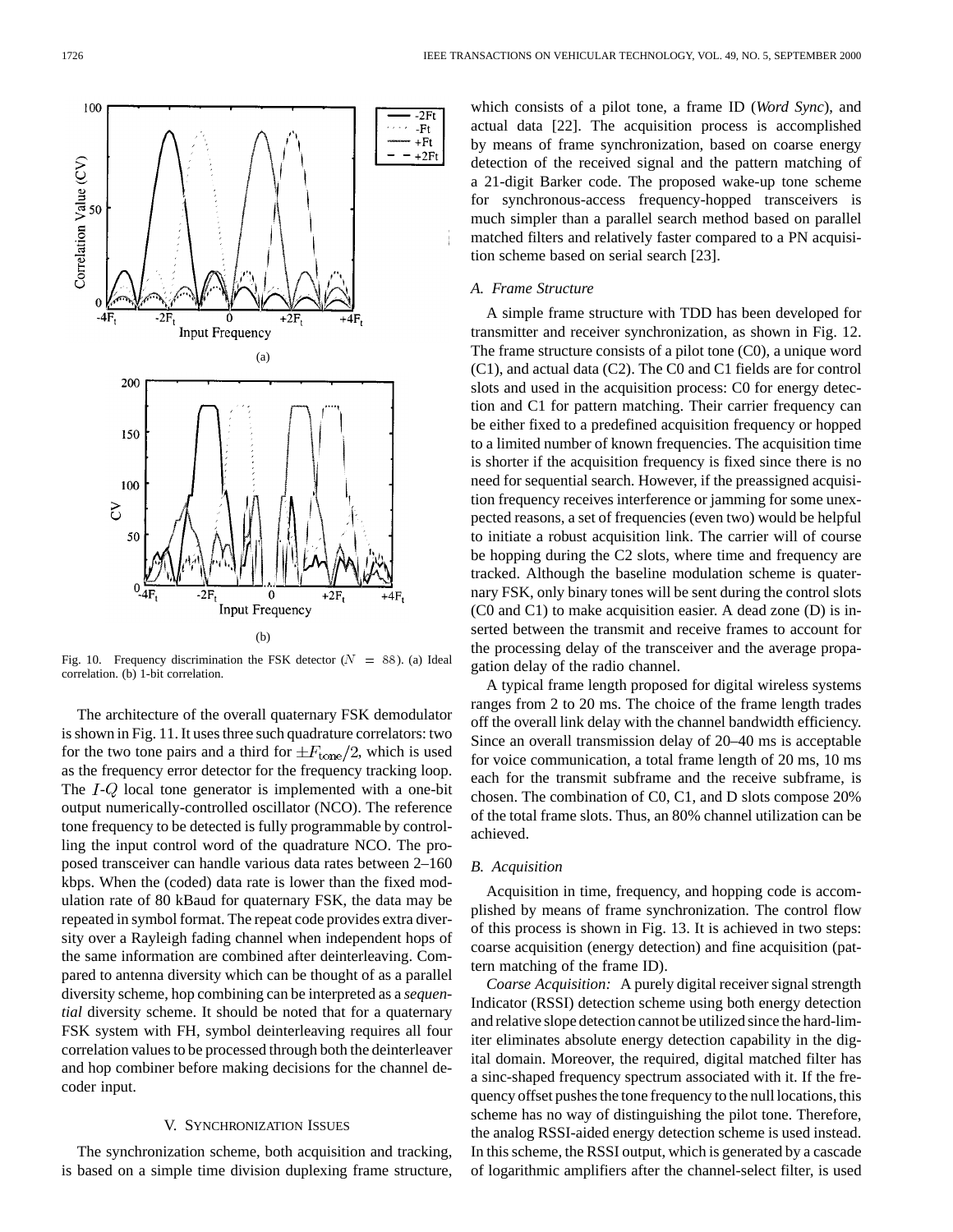

Fig. 11. Multiplierless quaternary FSK detector.



Fig. 12. TDD frame structure.



Fig. 13. Frame synchronization control flow.

to coarsely indicate whether the C0 pilot tone is present or not. The slave handset first listens for the pilot tone of the frame (C0) which is broadcast by the master on a preassigned acquisition carrier frequency. The RSSI output is then compared to a programmable energy threshold value to produce either high or low output (Fig. 14). This signal indicator bit (SIB) indicates whether a signal is present at a particular acquisition frequency or not. The energy threshold voltage is generated by an 8-bit digitally controlled sigma–delta DAC. In theory, the threshold value can just be slightly above the noise level, since there is another level of security checked by the pattern matching logic. However, it should be set sufficiently high enough to optimize the total acquisition time by reducing the probability of false alarms.

Once the SIB goes high, frequency acquisition takes place by sweeping the frequency of the DDFS with a step size of  $F_{\text{tone}}/4$ (20 kHz). The frequency sweeping is required since the worst possible frequency error  $(\pm 100 \text{ kHz})$  may be more than what the frequency tracking loop can handle. The 5-bit correlation value of a predetermined tone  $(+F_{\text{tone}})$  is evaluated to indicate a coarse frequency lock. After coarse frequency acquisition, the rest of the C0 slots are used to detect a signal transition from  $+F_{\text{tone}}$ to  $-F_{\text{tone}}$ . The timing acquired during the C0 slots still has a  $\pm T_{\text{baud}}$  uncertainty associated with it since symbol synchronization has not been yet achieved. Therefore, the received data needs to be matched with the unique word pattern before frame synchronization is declared. Once *frame sync* is declared, the receiver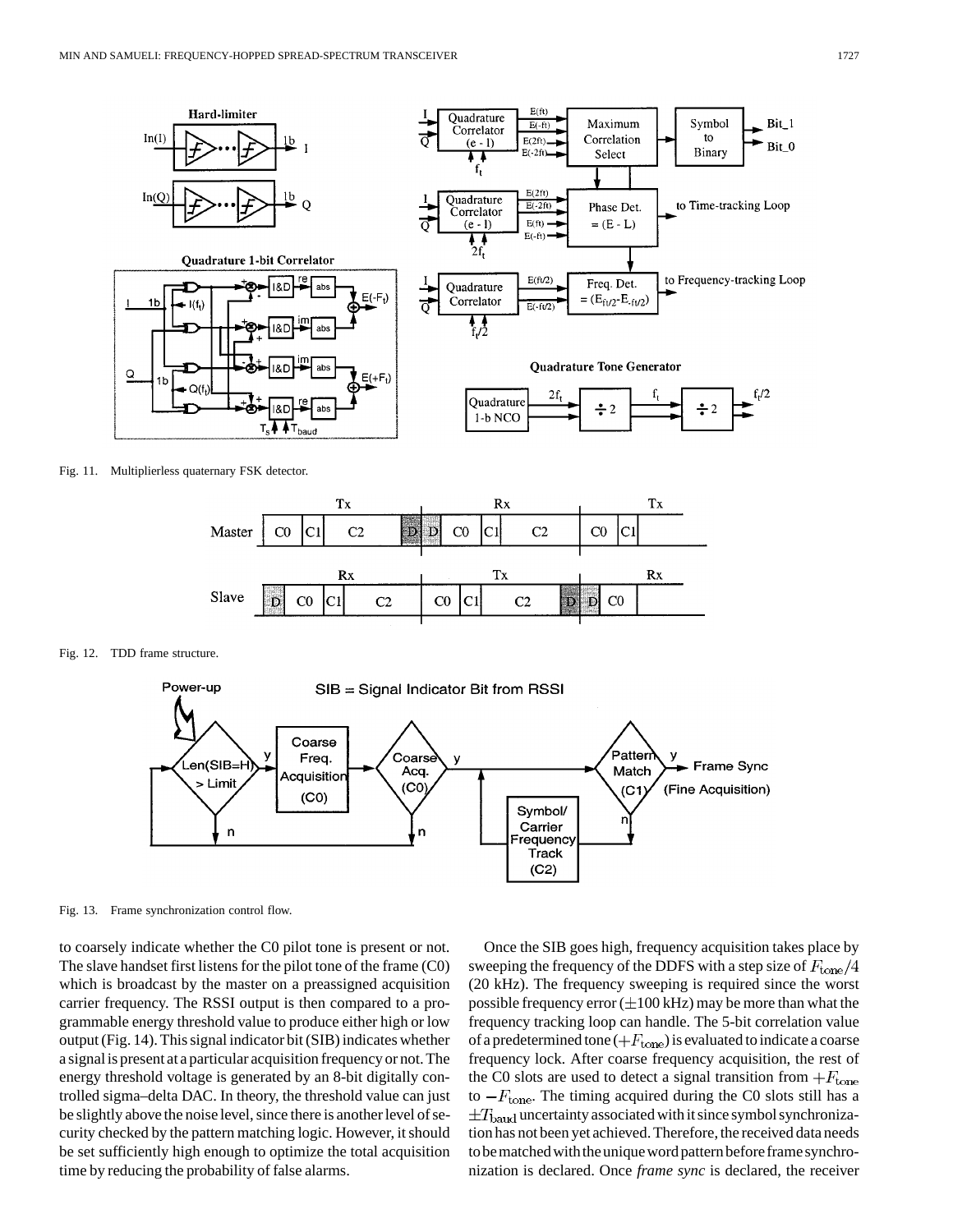

Fig. 14. Signal indicator bit (SIB) generator.



Fig. 15. C1 pattern recognizer.

starts demodulating data. The hopping code synchronization relies on the fact that once the frame is synchronized, a predefined frequency hopping pattern is repeated every frame. Thus, no extra pseudonoise (PN) code acquisition is required as in a DS system.

*C1 Pattern Recognizer:* Pattern matching of the C1 code is required for frame synchronization. A 21-digit binary Barker code [24] is used for this purpose. Rather than having 21 independent digits, the pattern consists of three subsets of a sevendigit code  $\{111 - 1 - 11 - 1\}$ : the first two sets have a positive polarity and the third one has a negative polarity. This way, the number of fan-ins to the summing adder can be substantially reduced. The maximum correlation value is  $+21$ ; therefore, a 5-bit programmable threshold value is sufficient. The block diagram of the C1 pattern recognizer is shown in Fig. 15. Simulation results have shown that a threshold of 16, which allows two random errors in the pattern, is a reasonable choice to declare a pattern match (Fig. 16). Even with 15 dB of SNR, this threshold was able to discriminate the pattern from noise. The peak correlation value was 17 while the next highest value near the symbol digit (within  $\pm 4$  symbol durations) was only 3 with the following conditions: timing phase error  $(T_{\text{err}}) = T_{\text{baud}}/4$ and frequency error  $(F_{\text{err}}) = F_{\text{baud}}/8$  (10 kHz). Alternatively, a threshold of 18 can be used if a tighter acquisition condition (for example,  $T_{\text{err}} = T_{\text{baud}}/8$  and  $F_{\text{err}} = F_{\text{tone}}/16$ ) is required. Since a coarse acquisition is achieved by detecting the signal transition at a predefined location in the C0 field, the pattern matching process can only be enabled over a certain window period, for example plus or minus four symbol cycles around the expected time instant. This makes the fine acquisition process more robust and a 21-digit pattern sufficient for our purpose.

# *C. Tracking*

The acquisition process only guarantees the accuracy of the symbol clock and carrier frequency to within a reasonable range of error. It is thus up to the time and frequency tracking loops to pull in the remaining errors and maintain lock. A tracking loop requires phase-locked loop (PLL) techniques whose implementation can be completely analog, digital, or a combination of both. Since a DDFS is used for hopping carrier generation and the symbol clock frequency is relatively low (80 kHz) in the FH/SS transceiver, both the time and frequency tracking loops have adopted a fully digital-PLL architecture, as shown in Fig. 4 of Section III.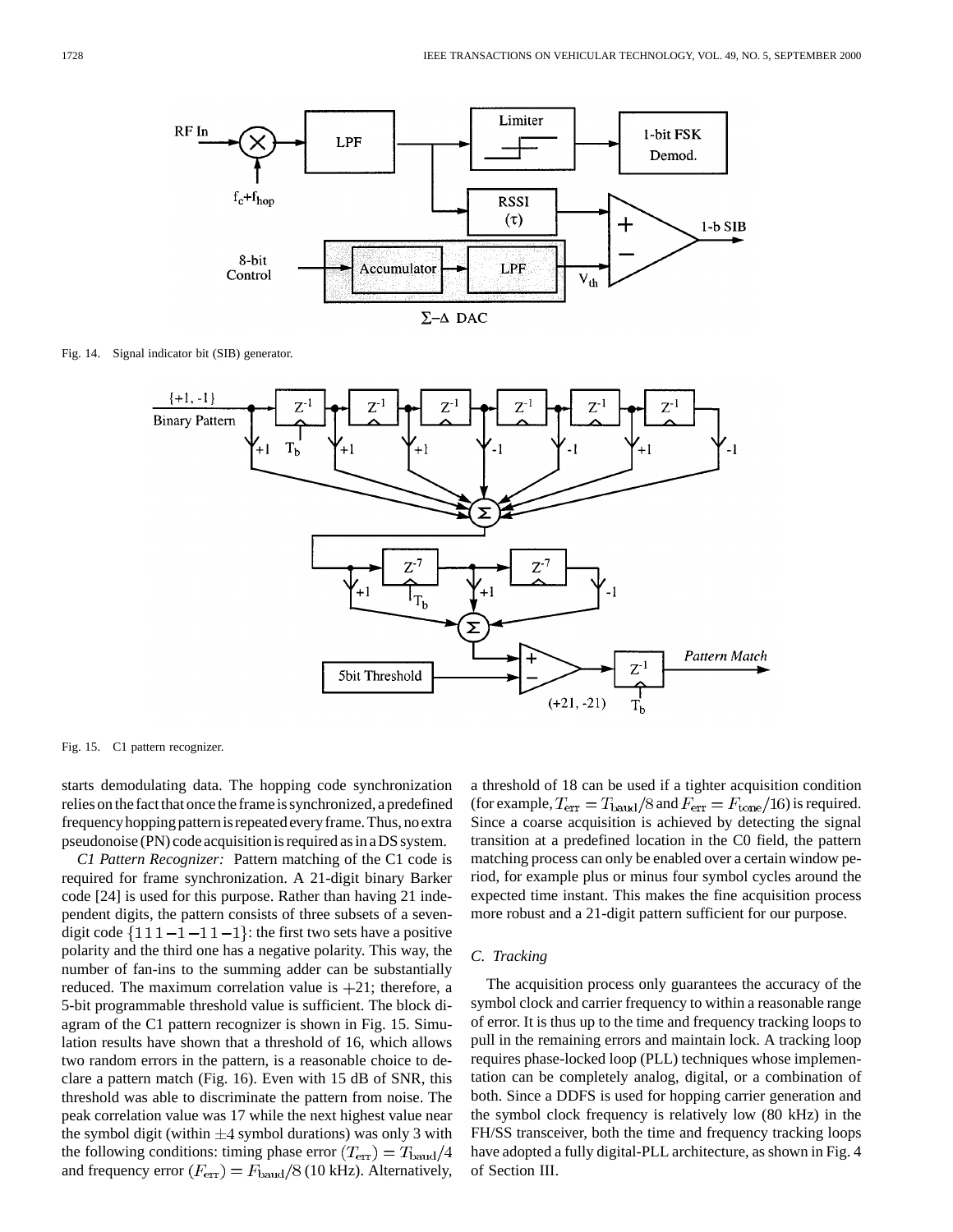

Fig. 17. Phase error detection of TTL. (a) Detection algorithm. (b) S-curve.

Ph-Avged PD Output

The time tracking loop (TTL) consists of a phase detector (PD), a loop filter, and an NCO. An early-late phase detection scheme is used to generate a phase discriminant. The FSK demodulator uses only one-bit signal correlation. As shown in Fig. 17(b), though, the shape of the 1-bit correlator S-curve closely resembles that of the ideal case when the PD output is averaged over different carrier phases. The correlation energy of the first-half symbol minus that of the second-half symbol is detected for each tone [Fig. 17(a)] and the output from one of

Fig. 18. Frequency error detection of FTL. (a) Detection algorithm. (b) S-curve.

 $0.5$ 

the four tones, chosen by the hard decision bits, is fed into the loop filter.

When the frequency offset is relatively large, as in this FH system, a frequency-locked loop (FLL) is required rather than a PLL. The digital FLL consists of a frequency detector (FD), a loop filter, and a DDFS. The maximum frequency error it can correct is now limited by the S-curve characteristics of the frequency detector [Fig. 18(b)], typically up to half of the symbol rate. The DDFS in this case just maps the input frequency to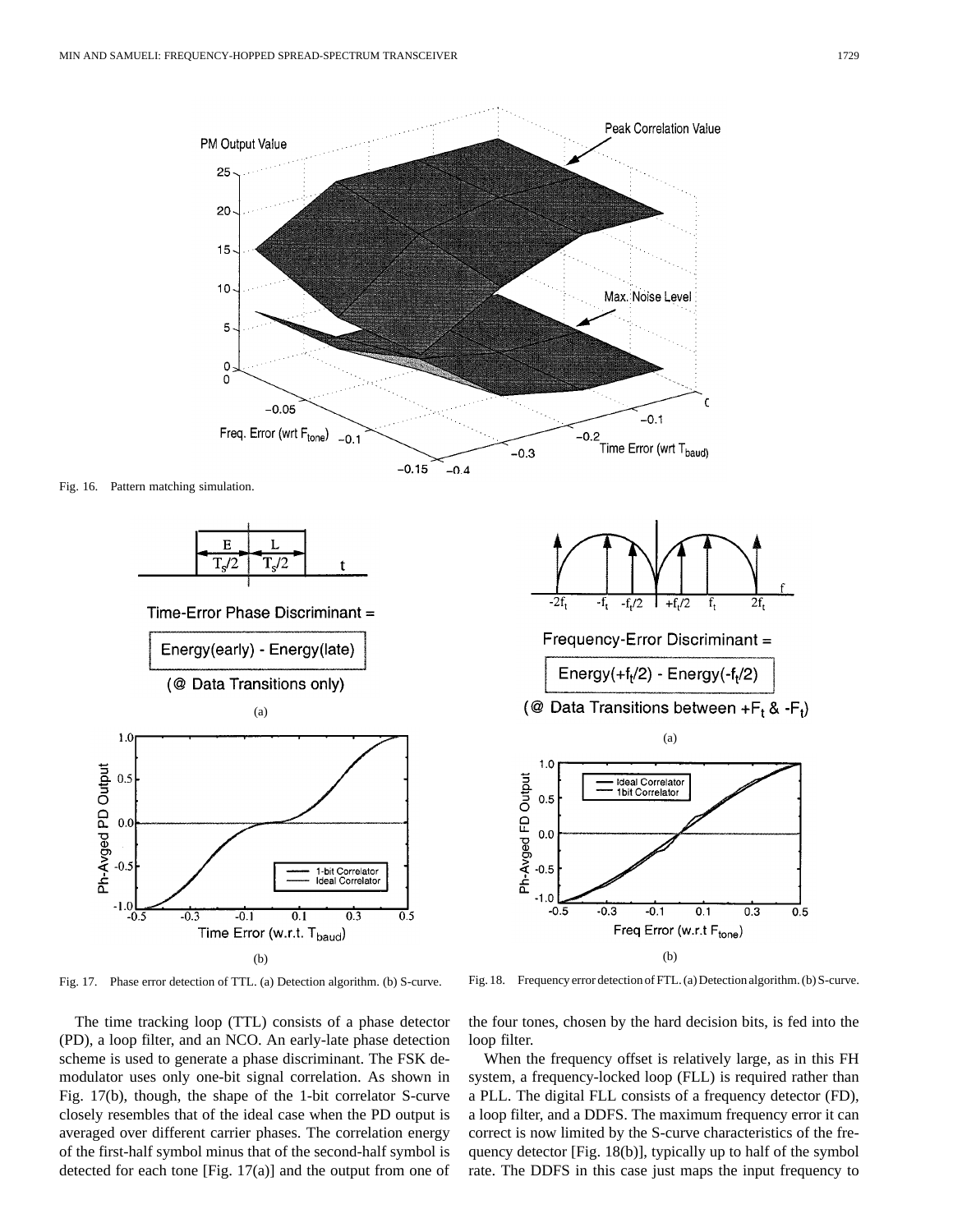

Fig. 19. Loop simulation example. (a) TTL loop filter output trajectory. (b) FTL loop filter output trajectory.

the output frequency with a linear gain. The overall loop is thus first-order.

The difference between the two correlation energies at frequency nulls of the  $+F_{\text{tone}}$  and  $-F_{\text{tone}}$  data can be used as the FD output; however, this provides a lower over-all loop gain. Thus, it is not selected. Instead, the difference between the two correlation energies at  $+F_{\text{tone}}/2$  and  $-F_{\text{tone}}/2$  is used as the baseline frequency discriminator [Fig. 18(a)]. When a signal with either  $+F_{\text{tone}}$  or  $-F_{\text{tone}}$  is received, its correlation value is stored and compared with the other correlation value. The FD output is then fed into the loop filter only when a transition from  $+F_{\text{tone}}$  to  $-F_{\text{tone}}$  or vice versa occurs. Statistically speaking, the loop is activated only in one out of eight clocks due to the data transition restriction in our FD scheme, thus slowing down the frequency tracking process. To speed up the tracking process, the difference between two correlation values at  $+3F_{\text{tone}}/2$  and  $-3F_{\text{tone}}/2$  can also be used; however, this scheme requires more complex circuits, especially since the  $3F<sub>tone</sub>/2$  tone cannot be generated by simple binary division from the  $2F_{\text{tone}}$  reference tone. Thus, it is not utilized.

Fig. 19(a) shows an example of TTL simulations. The loop filter output trajectory is shown as the number of symbol intervals increases for a worst case condition with a phase error of 180 degrees and a clock frequency error of 250 Hz  $(\sim 3000 \text{ ppm})$ with respect to  $F_{sym} = 80$  kHz). Two different sets of coefficients are used for acquisition: an initial wide loop bandwidth and a narrow loop bandwidth for final tracking. A steady-state condition (or lock) is accomplished in about 500 symbol cycles and the loop is switched to a tracking mode at about the 1600th symbol cycle. Fig. 19(b) shows a simulation example with a frequency error of 20 kHz  $(F<sub>tone</sub>/4)$ . Acquisition is achieved in about 1000 symbol cycles.

## VI. CONCLUSION

In this paper we have examined the system rationale, hardware architecture, and synchronization issues of a frequencyhopped transceiver for wireless personal communications. Robust operation of the transceiver is achieved through the use of space diversity (dual antennas with equal gain combing), frequency diversity (spread spectrum), and time diversity (sequential hop combining and channel coding with interleaving). The proposed transceiver employs such architectural techniques as digital hopping frequency synthesis, direct conversion, SSB modulation, hard-limiting, and multiplierless quaternary FSK detection. The digital frequency synthesis technique enables the fast hopping required for an FH-CDMA system. The TDD scheme allows one hopping synthesizer to be shared between transmit and receive modes. The hop rate has been chosen to minimize the channel filter's transient distortions. The dc-offset problem frequently encountered in direct-conversion transceivers can easily be dealt in an FSK system without resorting